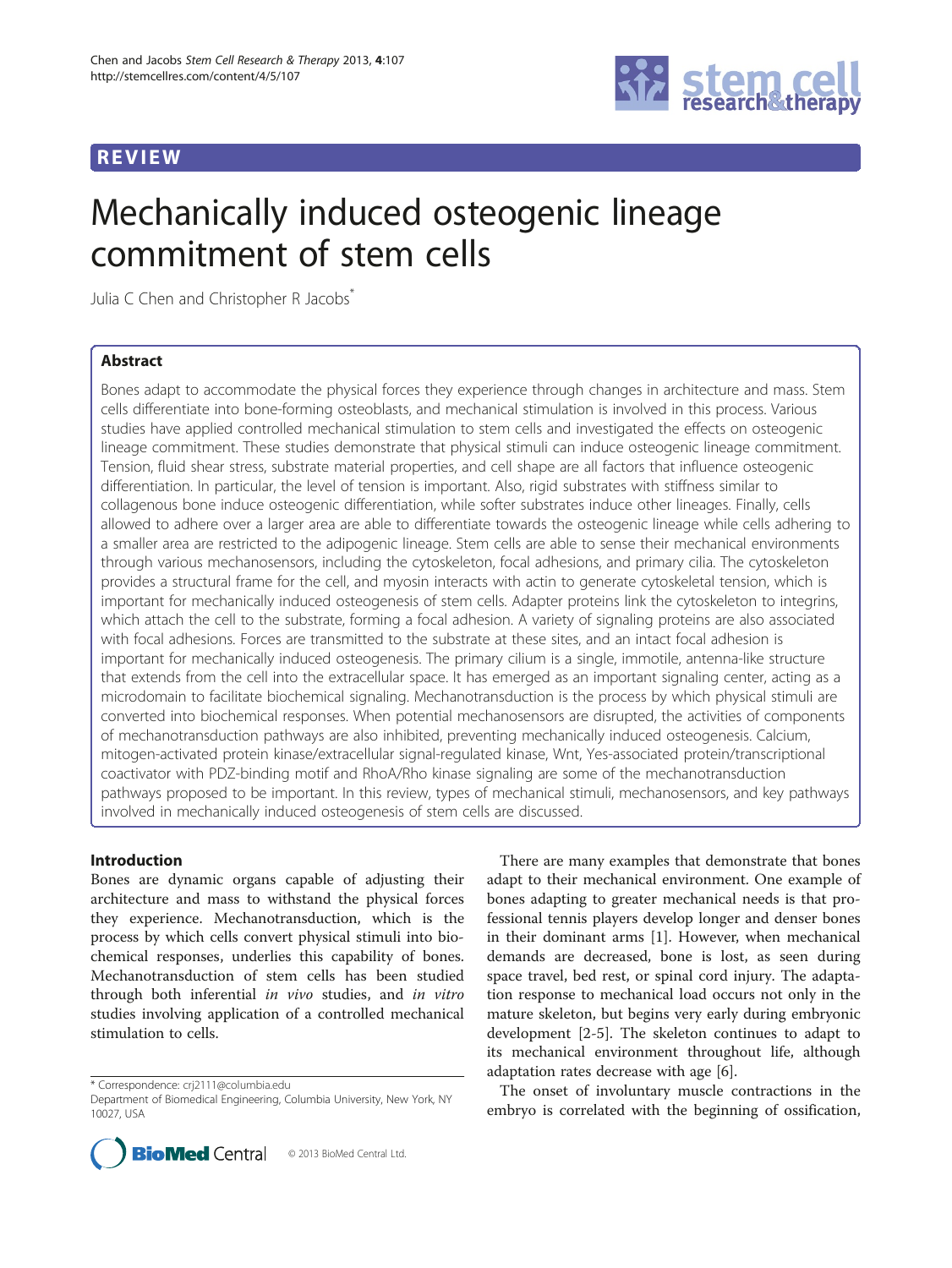or creation of bone from rudiments. Mechanical stimulation is not required for initial bone formation, but formation is enhanced by the mechanical loads placed on bones by muscular contractions [[2-5](#page-7-0)]. In early development, a majority of bone cells are directly derived from stem cells. Therefore, it is inferred that physical stimulation may promote osteogenic differentiation in vivo, and stem cells may be directly responsible for sensing and responding to physical stimulation.

In the adult, bone adaptation occurs throughout life. Bone apposition rates are elevated in response to increases in mechanical demands, and mechanical loading is thought to promote proliferation of stem cells, which then differentiate into bone-forming osteoblasts. Insights into the effect of physical stimulation on stem cells have also been obtained from surgical experiments. For example, osseointegration around an implant was enhanced by physical stimulation, suggesting that strain promotes osteogenic differentiation of stem cells [\[7\]](#page-7-0). Also, during distraction osteogenesis, where a fracture is created and bone segments are gradually moved apart, stem cells were observed to populate the zone between the bone segments. In addition, bone formation was associated with areas calculated to experience low to moderate tension [\[8,9](#page-7-0)].

Due to the complicated mechanical environment and responses, however, it is difficult to determine the specific mechanisms by which stem cells may sense or respond to physical stimuli through in vivo studies alone. Therefore, studies applying controlled physical stimuli to cells in vitro are useful for uncovering potential molecular mechanisms for sensing mechanical stimulation and possible mechanotransduction pathways. Various studies have investigated the effect of stretch applied to stem cells either seeded within a matrix [[10,11](#page-7-0)], or on a flexible membrane [\[12-19](#page-7-0)]. Fluid flow as a means to apply shear stress to cells is also commonly used [[20](#page-7-0)[-25\]](#page-8-0). Bioreactors have also been used to produce a more complicated mechanical environment and to supply biochemical factors in a controlled manner over extended periods of time [\[11,](#page-7-0)[24,26](#page-8-0)].

Furthermore, mechanically induced bone formation occurs as a concerted response involving multiple cell types. The majority of cells in cortical bone are osteocytes, which are mature bone cells embedded within the calcified matrix. Other bone cells include osteoblasts, which are immature bone cells, bone lining cells, osteoclasts, and stem cells. Finally, endothelial and smooth muscle cells in the vasculature may also contribute to the response to loading [[27](#page-8-0)]. Although most cells are able to sense their mechanical environment, osteocytes are thought to be the primary mechanosensing cell types in bone and are connected through processes extending through the lacuno-canalicular network. Through this network, osteocytes are capable of communicating to osteoblasts, bone lining cells, stem cells and osteoclasts

through paracrine signaling to induce bone formation or resorption. However, recent in vitro studies have demonstrated that direct mechanical stimulation of stem cells also promotes osteogenic differentiation. While the focus of this review is restricted to stem cells, various recent reviews cover skeletal mechanobiology and the pathways involved [[28\]](#page-8-0), emphasizing the roles of osteocytes and cell-cell communication [[27,29-31\]](#page-8-0), osteoblasts [\[32\]](#page-8-0) as well as bone lining cells [\[33\]](#page-8-0).

In this review, mechanical signals, mechanosensors, and key pathways involved in mechanically induced osteogenic lineage commitment of stem cells are discussed.

# Physical stimuli

Stem cells contributing to bone formation reside within the bone marrow and the periosteum, a thin fibrous membrane that surrounds the outer surface of all bones (Figure 1). Hydrostatic pressure and fluid flow-induced shear stress may be the dominant mechanical stimuli for mesenchymal stem cells (MSCs) residing within the bone marrow [[34\]](#page-8-0), whereas tension and compression are likely to be more important in the periosteum. During early development, cells within the rudiments also differentiate directly into bone cells. The effects of tension, compression, fluid shear stress, substrate material properties and cell shape on osteogenesis of stem cells are discussed here (Figure [2\)](#page-2-0).

#### Tension

Tension has been observed to be an osteogenic stimulus for stem cells. In studies examining the effects of tension, stem cells are typically seeded on a flexible membrane or within a matrix to which strain is applied. However, differentiation is dependent on the manner in which strain is applied. Some factors that have been varied include magnitude, frequency, and application time. Results from separate studies are difficult to compare directly, but demonstrate

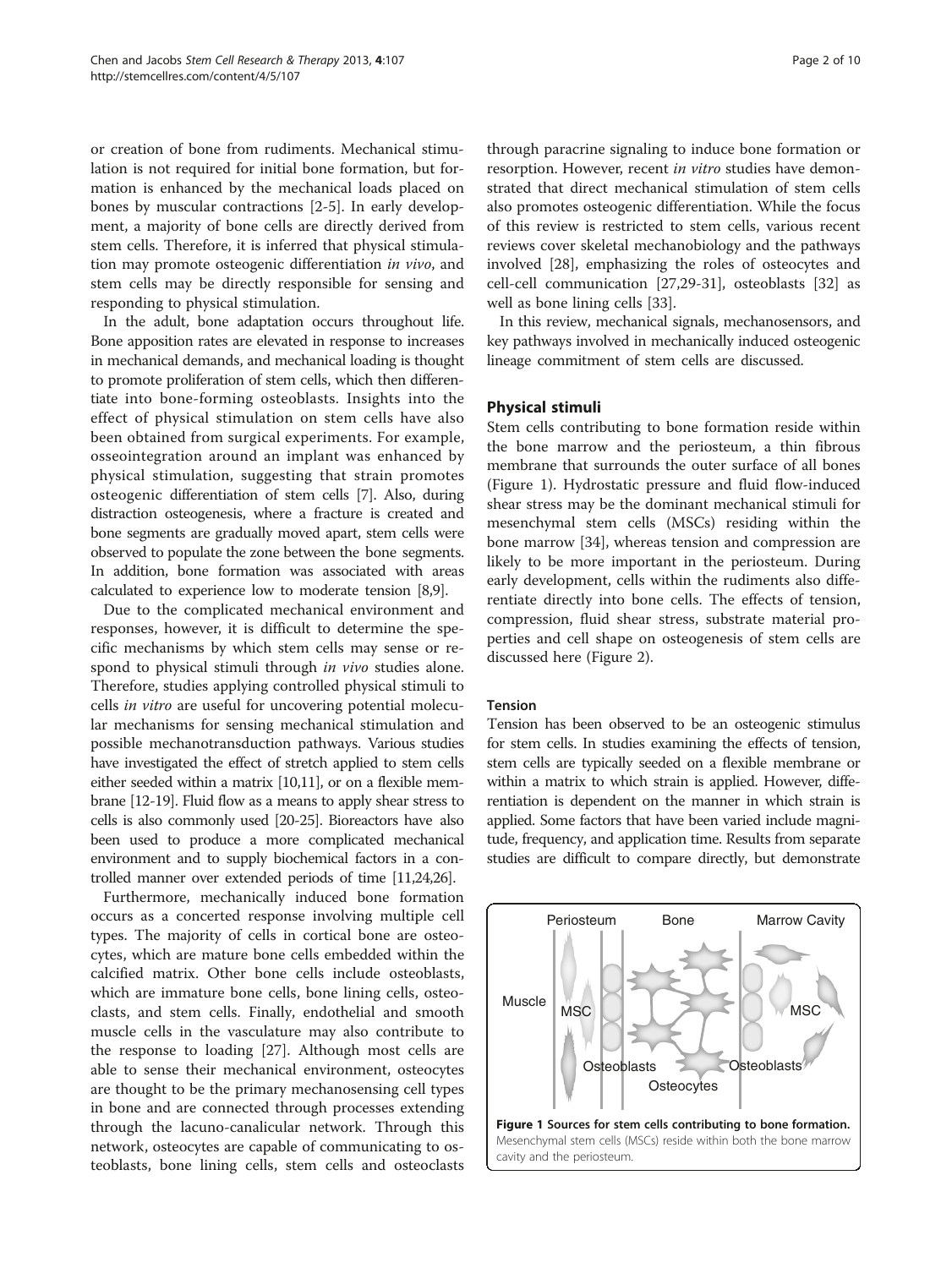<span id="page-2-0"></span>

that tension can induce osteogenic differentiation, although the magnitude of tension applied varies between studies.

A study by Haasper and colleagues [[12](#page-7-0)] applied cyclic stretch of 2 or 8% to human MSCs for 1 hour each day for 3 consecutive days. Modest increases in gene expression of Runx2, an osteogenic transcription factor, were observed and greater increases occurred with 8% tension compared to 2%. Other groups have also confirmed that similar levels of tension induce osteogenic differentiation of MSCs. Application of tensile strains between 8 and 12% resulted in reduced proliferation, as well as increased gene expression of bone markers, including Runx2 [\[13,](#page-7-0)[35](#page-8-0)], alkaline phosphatase (ALP) [[13](#page-7-0)[,35\]](#page-8-0), collagen type 1 (Col1) [[13](#page-7-0)[,35\]](#page-8-0), and bone morphogenetic protein (BMP)2 [[10](#page-7-0)].

When mouse bone marrow stromal cells (ST2 cell line) were cultured in osteogenic media, however, proliferation increased when tension levels of 5 to 15% were applied [[14](#page-7-0)]. In the same study, ALP activity and  $Runx2$  gene expression also increased for strain levels 5% and below, but decreased with higher strains. In this case, higher strains were inhibitory for osteogenic differentiation. Similarly, other studies with both human and rat MSCs have also shown that low levels of tension promote osteogenic differentiation. In these studies, tensile strains from 0.2% to 5% were found to promote ALP activity [[11,15-17](#page-7-0)], gene expression of osteogenic markers [\[11,15](#page-7-0)-[19](#page-7-0)], and mineralized matrix deposition [[11,17,18](#page-7-0)]. MSCs experiencing tension at these levels also exhibit reduced expression of adipogenic, chondrogenic, and neurogenic markers such as Col2, aggrecan, dystrophin related protein 2, and peroxisome proliferator-activated receptor  $γ$  [[18](#page-7-0)]. However, the effect of low levels of tension on proliferation rates is unclear. In one study, proliferation rates were increased with application of 0.2% strain [\[15](#page-7-0)], while application of 2.5% strain resulted in decreased proliferation rates in another study [[19](#page-7-0)]. Both studies used MSCs isolated from rat bone marrow.

#### Compression

Compression has been reported to result in both chondrogenic and osteogenic differentiation in human

bone marrow-derived MSCs. Pelaez and colleagues [[36](#page-8-0)] subjected MSCs seeded in a fibrin gel to dynamic mechanical compression with a maximum strain of 15% and observed increases in chondrogenic gene expression and deposition of sulfated glycosaminoglycans, indicating chondrogenic differentiation. Haudenschild and colleagues [[37](#page-8-0)] also observed upregulation of genes associated with chondrogenesis in MSCs loaded with dynamic uniaxial unconfined compression. In the same study, tension was found to enhance expression of ossification-associated genes and inhibit chondrogenic gene expression. However, when Jagodzinski and colleagues [[26](#page-8-0)] applied 10% cyclic compression with continuous perfusion to MSCs, expression of Runx2 and osteocalcin, a late stage bone marker, were increased, suggesting that the addition of perfusion to compression promoted osteogenic lineage commitment.

#### Fluid shear stress

Fluid flow is a commonly used method for applying fluid shear stress in vitro, producing a gradient of stresses along the cell body. The method of applying fluid shear stress can affect proliferation rates and differentiation. Directionality of fluid flow has been shown to be important, with cells experiencing unidirectional flow exhibiting different characteristics from cells experiencing oscillatory fluid flow. Other factors that have been examined include magnitude, frequency, and length of application.

Upon application of oscillatory fluid flow, MSCs exhibited immediate increases in intracellular calcium mobilization. Twenty-four hours after fluid flow, proliferation rates of human MSCs derived from bone marrow aspirate increased compared to static controls, and gene expression of osteopontin (OPN) and osteocalcin were also increased [[20\]](#page-7-0). In another study, OPN gene expression also increased in mouse bone marrowderived MSCs exposed to oscillatory fluid flow for 3 hours at 1 Hz, with a peak shear stress of 1.0 Pa. Furthermore, DNA methylation of the OPN promoter also decreased, suggesting a change in epigenetic state. Changes in methylation are durable, and may affect chromatin architecture, which influences gene accessibility. This study demonstrated that mechanical stimulation in the form of fluid shear stress can induce epigenetic changes that promote osteogenic lineage commitment [[21\]](#page-8-0). Mechanical stimulation in the form of mechanical strain combined with micropatterning to align cells can also induce epigenetic changes in human MSCs by affecting histone acetylation, which is important for chromatin architecture [\[22](#page-8-0)].

In a longer term study, human bone marrow-derived MSCs were cultured on either glass or calcium phosphatecoated glass and exposed to uniform fluid shear stress of 0.0012 Pa for 10 days. Exposure to fluid flow resulted in reduced proliferation, promoted Col1 and mineralized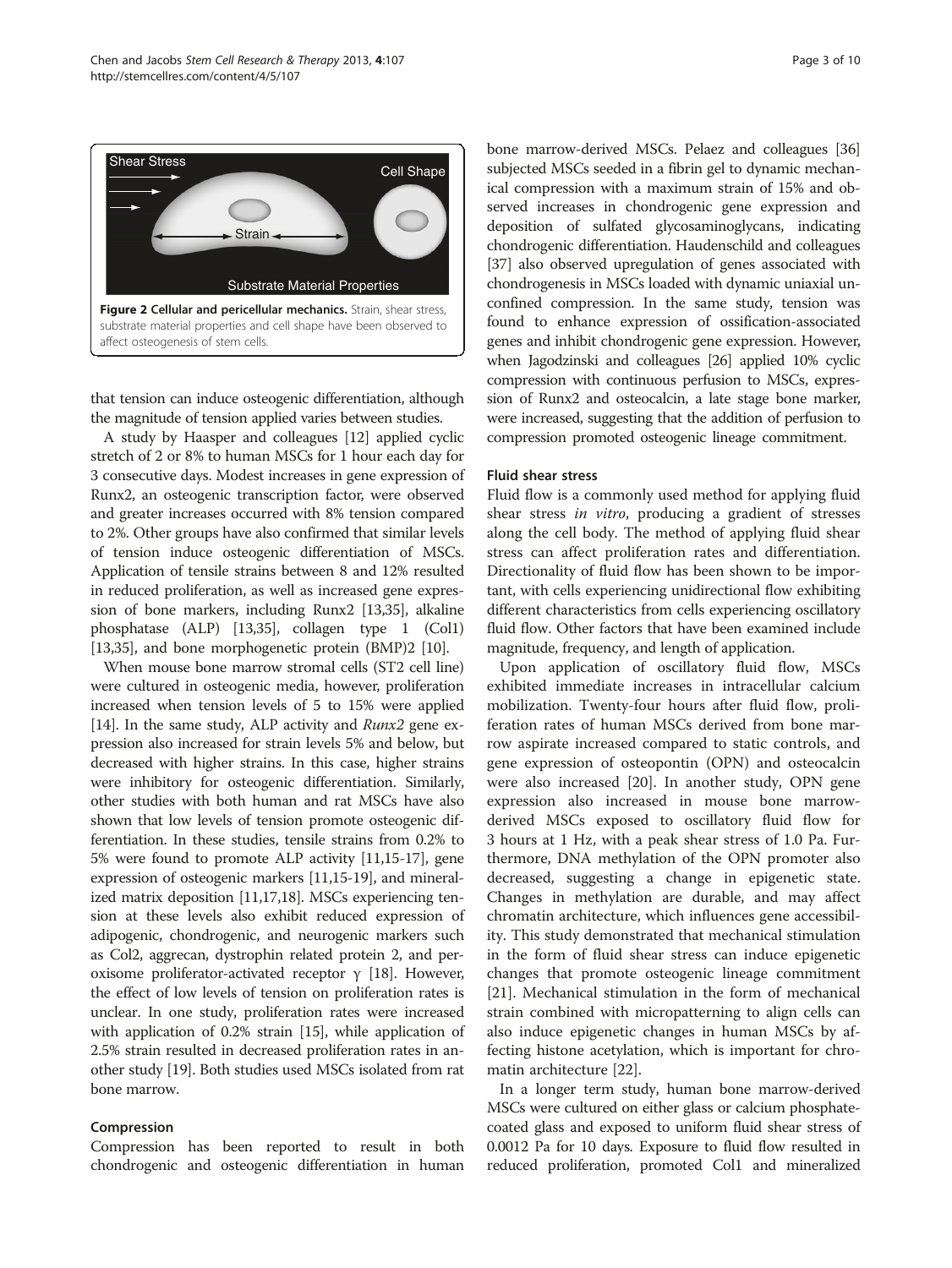matrix deposition, and increased mRNA levels of the osterix bone transcription factor. OPN and bone sialoprotein mRNA levels were dependent on the type of substrate that cells were seeded on [[23](#page-8-0)].

The effect of fluid flow in a three-dimensional environment has also been tested using perfusion bioreactors. Rat bone marrow-derived MSCs were seeded into porous scaffolds and cultured for 15 days under pulsatile fluid flow at various frequencies. ALP activity, mRNA levels of OPN, and accumulation of OPN and prostaglandin  $E_2$  were all enhanced with perfusion relative to static culture conditions [[24\]](#page-8-0).

Hydrostatic pressure can also encourage osteogenic differentiation. Both static (23 kPa) or dynamic hydrostatic pressures (10 to 36 kPa, 0.25 Hz) were capable of inducing osteogenesis in rat bone marrow-derived MSCs [[25](#page-8-0)].

# Substrate material properties

The material properties of the substrate that cells are seeded upon may also affect osteogenic differentiation. More rigid surfaces were found to induce osteogenic lineage commitment for TG2α E14 mouse embryonic stem cells [[38](#page-8-0)]. Human MSCs seeded on substrates with elasticity similar to collagenous bone (25 to 40 kPa) developed an osteoblast-like morphology and upregulated Runx2 gene expression, whereas cells seeded on softer substrates developed other morphologies and upregulated transcription factors important for other lineages. Elasticitydirected lineage specification was found to be dependent on nonmuscle myosin II, which may exert force through focal adhesions [\[39\]](#page-8-0). In studies with rat kidney epithelial cells and mouse fibroblasts [[40\]](#page-8-0) or with rat aorta-derived smooth muscle cells [\[41\]](#page-8-0), the cytoskeleton and focal adhesions were found to be affected by the underlying substrate, thereby altering cell shape and the internal tension generated by the cell. MSCs may also use a similar mechanism, as the application of blebbistatin to block nonmuscle myosin II, which is thought to exert force through focal adhesions, prevents differentiation [\[39](#page-8-0)].

#### Cell shape

The shape of a cell can also affect its differentiation potential. McBeath and colleagues [\[42\]](#page-8-0) used micropatterning techniques to create islands of varying sizes to restrict the area over which human MSCs adhere. Cells seeded on larger islands were observed to differentiate towards the osteogenic lineage, whereas those on small islands were restricted to the adipogenic lineage. High levels of RhoA, a GTPase that regulates contractility, and its effector Rho kinase (ROCK) were correlated with osteogenic conditions. Constitutively active RhoA also caused osteogenesis and required actin-myosin-generated tension.

Gradients of mechanical forces can also drive differentiation. Micropatterning techniques were used to confine monolayers of human MSCs within various shapes with convex and concave edges [\[43\]](#page-8-0). Cells seeded at convex edges exhibited greater positive staining for ALP than those at concave edges, which exhibited increased staining for lipid droplets. Cell traction forces at the convex edges were also greater than those at the concave edges. Therefore, higher traction forces were correlated with osteogenesis. Furthermore, osteogenesis also required myosin-generated tension while adipogenesis did not.

#### Disuse

Finally, the absence of mechanical stimulation also affects stem cell differentiation. When sciatic neurectomies were performed on rats, producing immobilization and effectively reducing mechanical loading on bones, the number of adherent cells obtained from bone marrow isolation was reduced 50%. This suggests that a decrease in mechanical loading is associated with decreased numbers of MSCs, the primary cell type in the adherent population. Furthermore, the osteogenic potential of MSCs from unloaded bones is diminished compared with loaded bones, as indicated by decreased ALP activity and reduced nodule formation [\[44\]](#page-8-0). Similar results were seen in another study utilizing tail suspension in rats to reduce loading in the hindlimbs. Again, the total adherent marrow stromal cell population was decreased, and only half the normal number of colonies was formed. Proliferation of ALP-positive cells was also inhibited, and OPN gene expression was reduced [\[45](#page-8-0)]. Disuse due to skeletal unloading by hindlimb suspension in rats has been demonstrated to bias commitment towards the adipogenic lineage [[46\]](#page-8-0). However, mice treated with low-magnitude whole body vibrations during hindlimb suspension had a greater population of osteogenic marrow stromal cells, suggesting that osteogenic potential was retained [[47\]](#page-8-0).

The mechanical environment of stem cells in vivo is complicated. However, in vitro studies described above applying tension, compression, and fluid shear stress, or controlling substrate material properties and cell shape demonstrate that stem cells are responsive to these mechanical stimuli.

#### Mechanosensors

Various mechanosensors have been proposed through which stem cells may sense the mechanical environment. These include the cytoskeleton, focal adhesions, primary cilia, membrane channels, gap junctions and mechanosomes [\[28,48,49](#page-8-0)]. A complicated picture is emerging, including involvement of multiple mechanosensors and the biochemical pathways activated by each during osteogenesis. The cytoskeleton, focal adhesions, and primary cilia are described in more detail below (Figure [3\)](#page-4-0).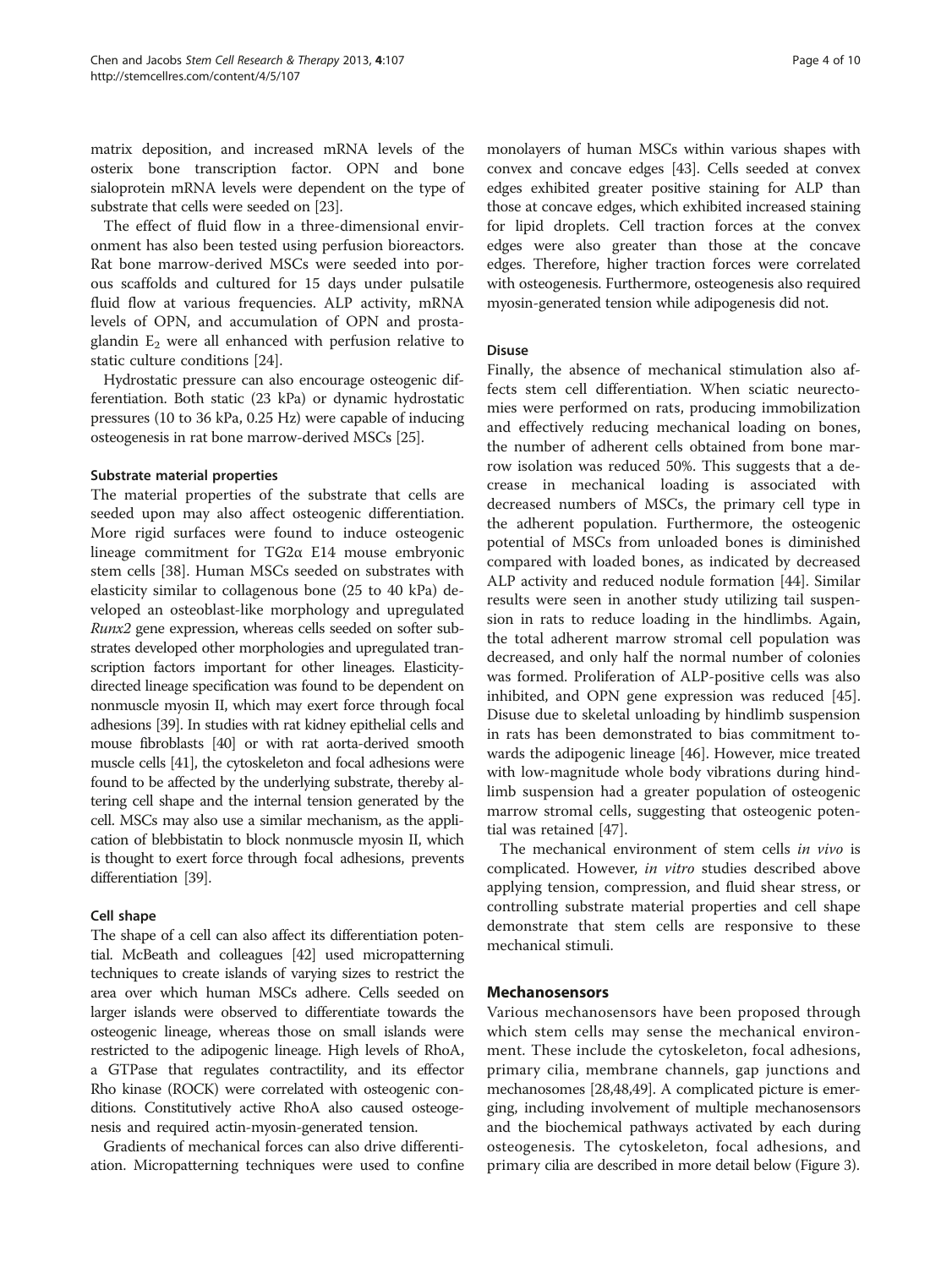<span id="page-4-0"></span>

#### Cytoskeleton

The cytoskeleton provides a structural frame for the cell and is composed primarily of actin, intermediate filaments, and microtubules. Myosin interacts with actin to generate cytoskeletal tension, which is important for mechanically induced osteogenesis of human MSCs [[42](#page-8-0)]. In addition to an intact cytoskeleton, RhoA, a GTPase, and its effector, ROCK, regulate cytoskeletal dynamics and were required for fluid flow-induced osteogenic differentiation of mouse MSCs (C3H10T1/2 line). Disruption of the cytoskeleton through inhibition of nonmuscle myosin II, actin polymerization, and actin depolymerization was observed to prevent fluid flow-induced osteogenic differentiation. Furthermore, disruption of the cytoskeleton also resulted in differentiation towards the adipogenic and chon-drogenic lineages to a greater extent [\[50](#page-8-0)]. The total traction force per cell has also been correlated with cell spread area in human embryonic stem cells. Cytoskeletal contractility, expression of E-cadherin and distribution of focal adhesions may together influence mechanically induced differentiation of stem cells [[51](#page-8-0)].

However, the role of the cytoskeleton in mechanosensing may be different in three-dimensional conditions. Although osteogenesis was enhanced in human bone marrow stromal cells cultured in gels with increasing matrix stiffness, cells lacked well-defined actin filaments. Disruption of cytoskeletal structure using small molecule inhibitors also did not affect differentiation, although integrinextracellular matrix interactions were required [[52](#page-8-0)].

#### Focal adhesions

Adapter proteins such as talin and vinculin link the cytoskeleton to integrins, which attach the cell to the substrate, forming a focal adhesion. Integrins are composed of two subunits, alpha and beta, with various isotypes of each. A variety of signaling proteins are also associated with focal adhesions, including focal adhesion kinase (FAK), an important mediator of signaling at these centers. Forces are also transmitted to the substrate at these

sites. In fibroblasts, local forces correlate with the area of focal adhesions, and the blocking of actomyosin contractility using butanedione monoxime resulted in rapid disruption of focal adhesions [\[53](#page-8-0)].

The β1 integrin has been shown to be important for mediating the response of human bone marrow-derived MSCs to mechanical stimulation [\[54\]](#page-8-0). Upon application of fluid shear stress, an increase in ALP activity and expression of osteogenic markers were observed, along with activation of FAK and extracellular signal-regulated kinase  $1/2$  (ERK1/2). However, when β1 integrins were blocked through RGDS peptides or antibodies, FAK and ERK1/2 activation were inhibited [\[54](#page-8-0)]. Phosphorylation of FAK has also been demonstrated to be important for osteogenic differentiation of human MSCs in response to tension [[55\]](#page-8-0).

However, the roles of FAK and integrins in vivo may differ from their roles in vitro. Fibroblasts (NIH-3 T3 mouse) cultured in three dimensions displayed different integrin content, and decreased phosphorylation of FAK compared to cells cultured in two dimensions [[56](#page-8-0)]. Despite these reported differences, FAK has been demonstrated to be important for mechanically induced osteogenesis in vivo. Physical stimulation of a device implanted into bone resulted in Runx2 expression in progenitor cells located at a greater distance from the device than when the device remained stationary. However, conditional inactivation of FAK in cells expressing the osteoblast-specific Col1a1 promoter abolished this mechanically induced osteogenic response [[57](#page-8-0)].

#### Primary cilia

The primary cilium is a single, immotile, antenna-like structure that extends from the cell into the extracellular space [[58](#page-8-0)]. Once thought to be a vestigial structure, the primary cilium has emerged as an important signaling center and has been demonstrated to be important for mechanosensation in multiple cell types. The primary cilium acts as a microdomain, facilitating biochemical signaling as a result of localization and concentration of various proteins, including ion channels [[59](#page-8-0)] and enzymes [[60](#page-8-0)]. Primary cilia are important for normal bone development [[61](#page-8-0)], and for sensing a variety of extracellular biochemical [[62](#page-8-0)] and biophysical signals, including fluid shear stress in MC3T3-E1 osteoblast- and MLO-Y4 osteocytelike cells [\[63\]](#page-8-0). Fluid flow-induced paracrine signaling in bone may also be primary cilia dependent. In response to fluid flow, MLO-Y4 osteocyte-like cells released factors that upregulated OPN gene expression in C3H10T1/2 cells, a mouse MSC line. However, when primary cilia formation was inhibited in the osteocyte-like cells, the flowinduced changes in MSC osteogenic gene expression did not occur [[64](#page-8-0)].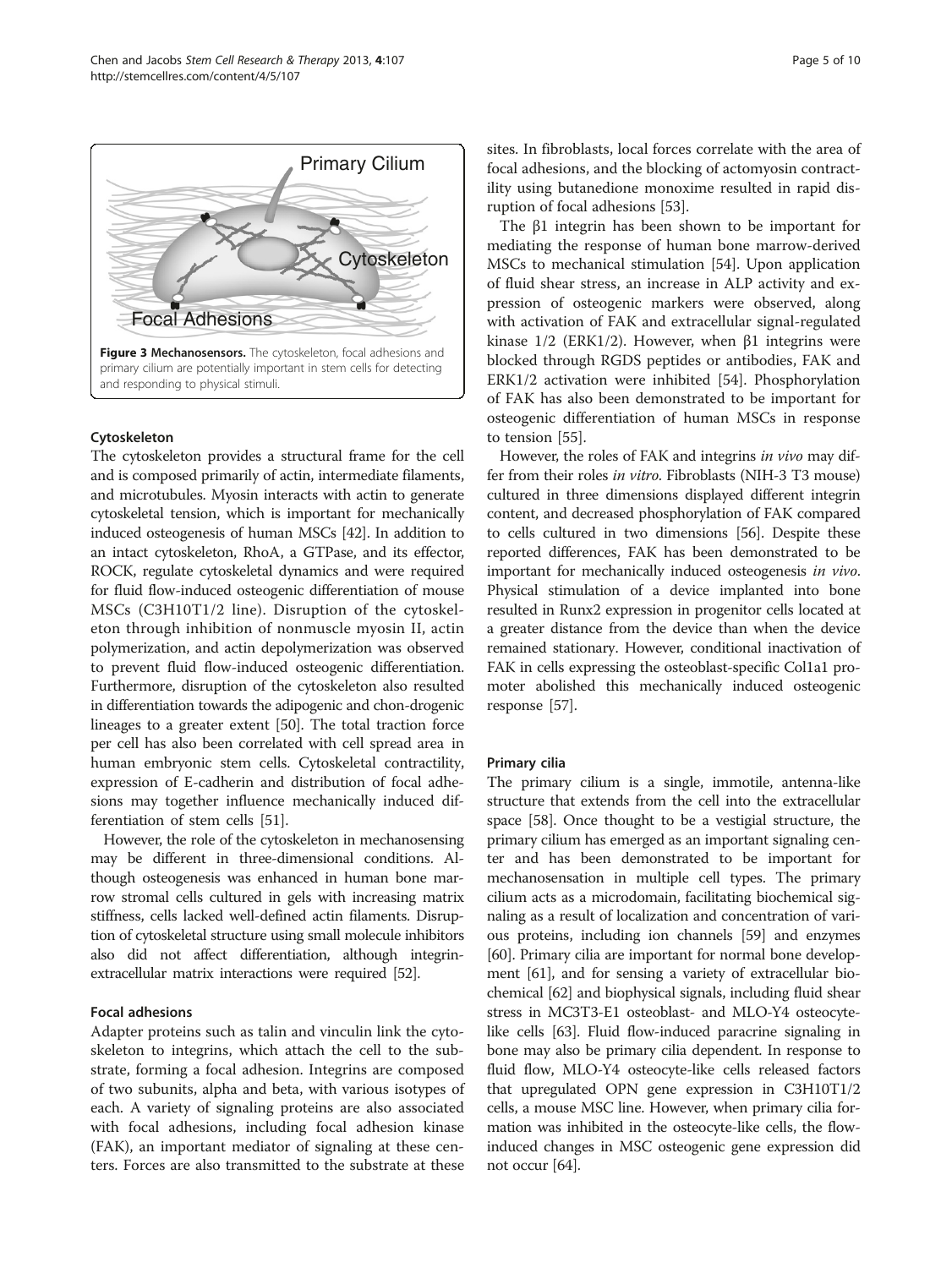Recently, primary cilia have also been demonstrated to have a direct role in mechanically activated signaling in human MSCs. Exposure to fluid flow resulted in an increase in cyclooxygenase 2 and BMP2 gene expression, indicating an early osteogenic response to mechanical stimulation. A significant increase in proliferation rate was also observed. However, human MSCs treated with small interfering RNA to inhibit intraflagellar transport 88, an intraflagellar transport protein important for primary cilia formation, did not respond with the flowinduced increases in gene expression. Interestingly, cells with impeded primary cilia formation also responded to flow with an increase in proliferation rate [\[65](#page-8-0)]. These results suggest primary cilia are important for mechanically induced osteogenic differentiation.

# Mechanotransduction pathways

Multiple pathways mediate osteogenic lineage commitment. The role of calcium signaling, and the mitogenactivated protein kinase (MAPK)/ERK, Wnt, Hippo, and RhoA/ROCK pathways are discussed in more detail below.

Calcium is a major second messenger that affects many pathways. Human MSCs upregulate and downregulate the frequency of calcium transients upon application of a 20% static uniaxial compressive strain for 20 minutes [[66](#page-8-0)]. Exposure of human bone marrow-derived MSCs to oscillatory fluid flow also resulted in dramatic transient increases in intracellular calcium levels, with the first responses occurring approximately 10 seconds after the start of flow [\[20\]](#page-7-0). Changes in intracellular calcium levels are an immediate response to mechanical stimulation, and can activate downstream signaling pathways.

Mechanically induced increases in osteogenic gene expression can involve various components of the MAPK/ ERK pathway. When strain was applied to MSCs, phosphorylation levels of ERK1/2 were elevated, and osteogenic differentiation was dependent on ERK1/2 activity [[35\]](#page-8-0). Tension-mediated increases in mineralization also required activation of ERK1/2, with inhibition of MEK (mitogen-activated protein kinase kinase) blocking these increases in human MSCs [[18](#page-7-0)]. Inhibition of ERK, p38, and pI3 kinases also reduced BMP2 expression in rat MSCs isolated from bone marrow [\[19](#page-7-0)]. Furthermore, the inhibition of stretch-activated cation channels with gadolinium chloride also reduced Col1 expression, suggesting that calcium activity and MAPK/ERK signaling together were required for an osteogenic response in this case [[19](#page-7-0)].

Wnt signaling plays an important role in bone development, but its role in MSC lineage commitment is unclear. The canonical pathway involves the translocation of β-catenin to the nucleus, and β-catenin has been

shown to promote osteogenic differentiation in early osteoblast progenitors in vivo [\[67](#page-8-0)]. In contrast, other studies have suggested that canonical Wnt signaling may actually promote stem cell renewal and inhibit osteogenic differentiation of osteoprogenitor cells in vivo [\[68](#page-8-0)], as well as promote stem cell renewal in human MSCs derived from bone marrow [\[69](#page-9-0)]. Arnsdorf and colleagues [[70\]](#page-9-0) investigated the role of non-canonical Wnt signaling in mechanically induced osteogenic differentiation of C3H10T1/2 mouse MSCs. Exposure of MSCs to oscillatory fluid flow resulted in translocation of β-catenin and upregulation of Wnt5a, which is capable of inducing both canonical and non-canonical pathways. Wnt5a is also necessary for the flow-induced activation of RhoA and increase in Runx2 gene expression. However, inhibition of Wnt5a did not affect β-catenin translocation, which may be regulated instead by cadherin-catenin signaling. This study demonstrates that non-canonical Wnt signaling is important for mechanically induced differentiation in vitro [[70\]](#page-9-0).

Yes-associated protein (YAP) and transcriptional coactivator with PDZ-binding motif (TAZ) are effectors of the Hippo pathway and, like β-catenin, also translocate to the nucleus and regulate gene expression [\[71](#page-9-0)]. The YAP/TAZ pathway is important for sensing substrate stiffness and cell shape. This pathway was also shown to be necessary for osteogenic differentiation of human bone marrow-derived MSCs, with depletion of YAP and TAZ inhibiting osteogenic differentiation of MSCs seeded on stiff extracellular matrix and large islands, which would normally promote osteogenic differentiation [[72\]](#page-9-0).

RhoA, a small GTPase, and its effector protein, ROCK, affect myosin-generated cytoskeletal tension and are important in human MSC lineage commitment along the adipogenic, chondrogenic and osteogenic pathways [\[42](#page-8-0)]. When C3H10T1/2 mouse MSCs were exposed to oscillatory fluid flow, RhoA and ROCK were activated. Application of lysophosphatidic acid sodium salt to increase activation of RhoA increased cytoskeletal tension, and further enhanced the flow-induced upregulation of Runx2, suggesting that RhoA and flow act synergistically. However, inhibition of ROCK, and disruption of cytoskeletal tension prevented the flow-induced upregulation of Runx2 [[50](#page-8-0)].

# Perspectives on current understanding

While many studies have found that MSCs are responsive to mechanical stimulation, there is not a consensus on how these mechanical factors should be applied to promote osteogenic differentiation. Tension and fluid shear stress are commonly used, but the resulting effects are dependent on the manner in which they are applied. For example, while some studies have found high levels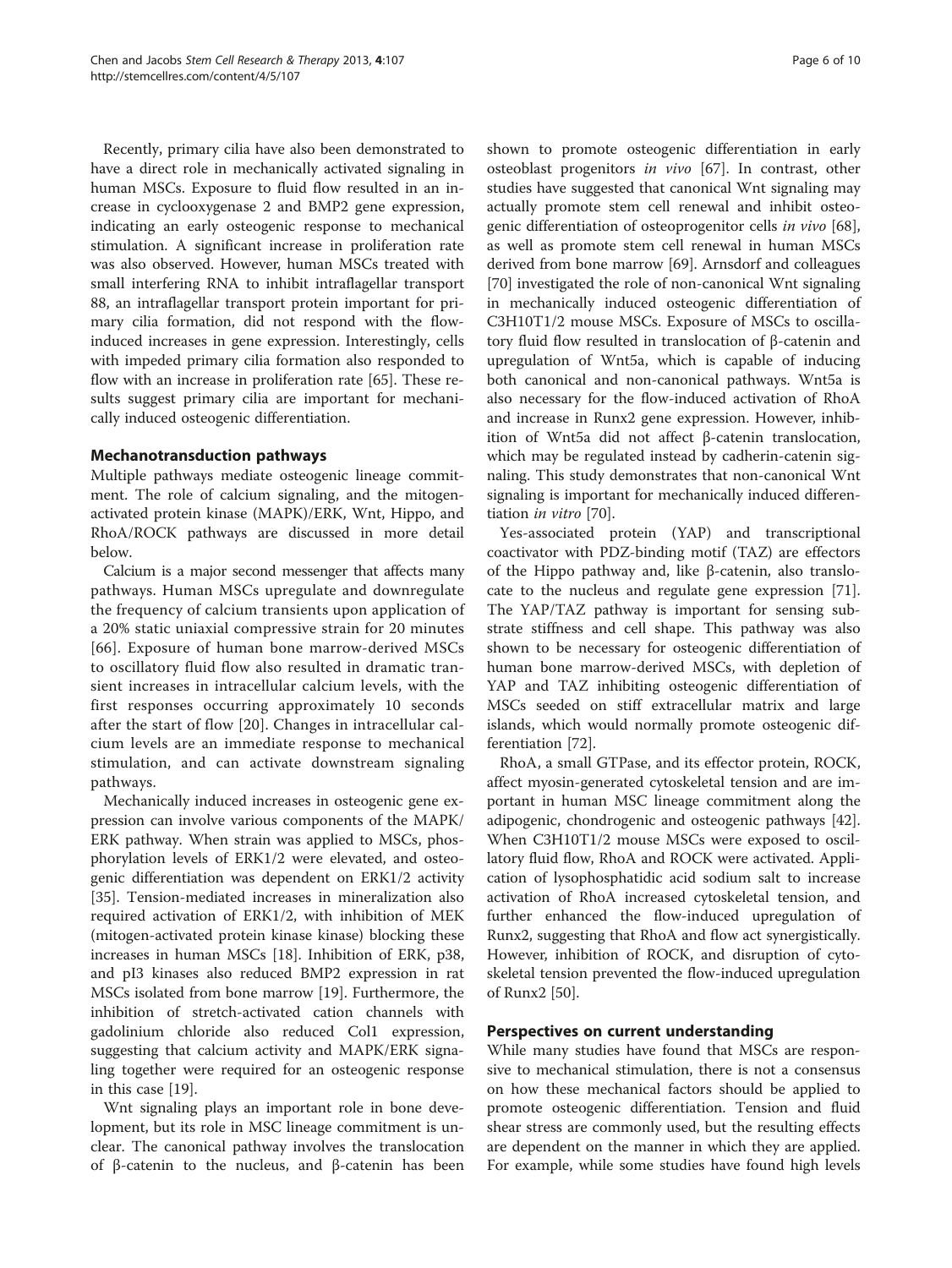of tension to be osteogenic [\[10,12,13,](#page-7-0)[35\]](#page-8-0), others have found these levels to be inhibitory with low tension being osteogenic instead [\[11,14-19](#page-7-0)]. The profile of fluid flow has also been varied between studies, although steady [\[23\]](#page-8-0), pulsatile [[24\]](#page-8-0), or oscillatory [\[20](#page-7-0)[,21](#page-8-0)] fluid shear stress have all been shown to promote osteogenic differentiation of MSCs. However, oscillating flow is much less potent (fraction of cells responding, and amplitude of response) at stimulating bone cells than steady or pulsatile flow [[73](#page-9-0)], and stress fibers form earlier with steady fluid flow [[74\]](#page-9-0).

Potential mechanosensors have been described above and are involved in sensing different types of physical stimuli, and do not necessarily act independently. For example, cytoskeletal tension is required for mechanotransduction with fluid flow in osteoblasts [\[63\]](#page-8-0). A fully functional cytoskeleton is also required for hypertrophy of the periosteum under three-point bending, as inhibition of ROCK, which is important for actin remodeling, reduces loading-induced hypertrophy [[75](#page-9-0)]. Focal adhesions also act in conjunction with the cytoskeleton. Focal adhesions are connected to the cytoskeleton through adapter proteins such as talin and vinculin, which link integrins to the cytoskeleton. Tenogenic gene expression due to stretch was observed to be attenuated in human MSCs when ROCK, actin polymerization, and FAK were inhibited [\[76](#page-9-0)]. While not specific to osteogenic gene expression, this indicates that these pathways can interact. The primary cilium also influences the structure of the local cytoskeleton. Upon mechanical stimulation of MSCs with oscillatory fluid flow, the number of microtubules at the base of primary cilia increased [[77](#page-9-0)]. In renal epithelial cells, fluid shear stress induces a primary cilia-mediated increase in intracellular calcium. However, inhibiting microtubule formation, actomyosin tension generation, and integrin attachment to the extracellular matrix inhibited the response to calcium. This indicates that mechanotransduction through primary cilia are not independent of the cytoskeleton and focal adhesions in these cells [\[78\]](#page-9-0).

The mechanotransduction pathways described here are also shared among different forms of mechanical stimulation. Calcium, MAPK/ERK, Wnt and RhoA/ROCK pathways are involved in mechanotransduction under both strain and oscillatory fluid flow, and these pathways can also interact. For example, when uniaxial tension was applied to rat tendon-derived stem cells, Wnt5a and RhoA were both shown to influence osteogenic marker expres-sion [\[79](#page-9-0)]. YAP and TAZ also interact with β-catenin in the Wnt pathway and components of the transforming growth factor-β signaling pathway [[71](#page-9-0)].

While mechanotransduction of more mature cell types has been extensively studied, the mechanobiology of stem cells remains understudied. As a consequence of the relatively few studies published, it is currently difficult to

directly compare between studies using different cell types or types of mechanical stimulation. Certainly, it is unclear what the optimal method of mechanical stimulation is for osteogenic differentiation. Furthermore, the number of mechanotransduction pathways investigated in osteogenic differentiation of stem cells is limited. There are many potential future directions in research, and continued effort in this area could lead to important advancements in the treatment of bone-related diseases.

The *in vivo* mechanical microenvironments that stem cells exist within are complicated. In vitro studies utilize a simplified system to test the effects of various mechanical factors, and many insights have been gained through these experiments. However, the mechanical environment and the ability of cells to sense mechanical cues within the body may be very different from the *in vitro* situation. As mentioned above, fibroblasts display matrix adhesions in three dimensions that differ in structure, localization and function compared to the focal and fibrillar adhesions formed when cultured in two dimensions [\[56](#page-8-0)]. Future in vivo studies with stem cell-specific inhibitions or activations of mechanosensor components or mechanotransduction pathways could be very important for the development of novel therapeutics.

Another area in need of future investigations is the role of stem cell niches. The niche, which is the microenvironment of the cell and includes biochemical factors, is also important in directing stem cell differentiation. Interestingly, similar forms of mechanical stimulation can promote cell fate specification along different lineages. For example, 1 Pa fluid shear stress can induce cardiomyogenic [[80](#page-9-0)], endothelial [\[81\]](#page-9-0), or osteogenic differentiation [\[21](#page-8-0)]. Biophysical stimulation certainly plays a role in enhancing or inhibiting differentiation. In order for biophysical stimulation to promote lineage-specific differentiation, however, additional signals derived from the stem cell niche are necessary. Determining the roles of these signals could also lead to optimal differentiation of stem cells.

Finally, epigenetic changes that are induced by mechanical signals should be considered. Epigenetic changes refer to alterations of DNA that can activate or silence genes without changing DNA sequence. Methylation of cytosines in a CpG dinucleotide and histone modifications are commonly studied, and both of these change the accessibility of DNA for gene expression. Epigenetic state is durable and heritable, and is important for lineage commitment. Active research in epigenetics in recent years has resulted in many advances. Although very few studies have investigated epigenetic changes in mechanically induced osteogenic differentiation of stem cells, changes in DNA methylation have been detected [[21\]](#page-8-0). This indicates that epigenetic changes do occur in this context, and other types of epigenetic changes could also be investigated.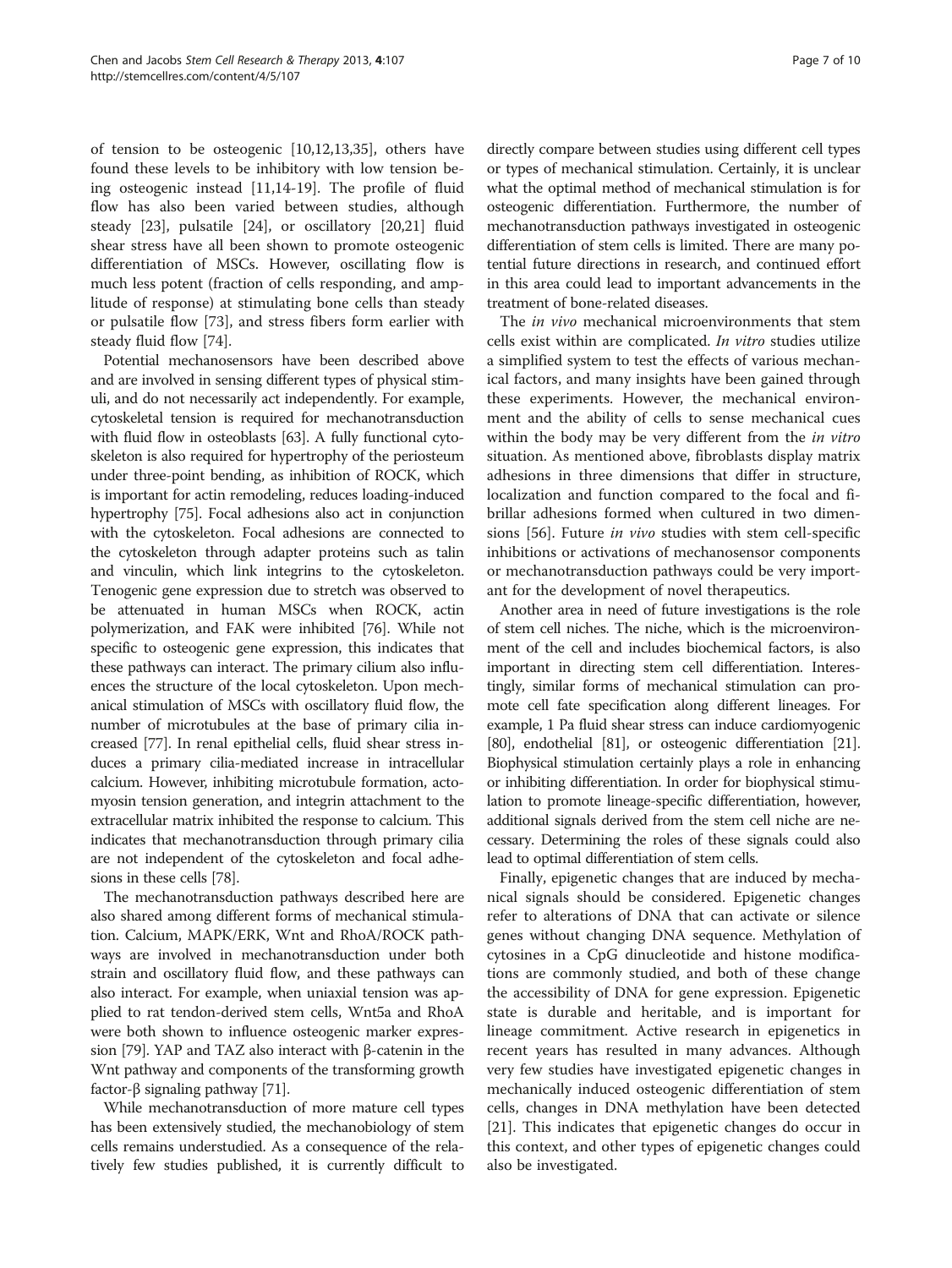# <span id="page-7-0"></span>Conclusion

Many studies have been described in this review that demonstrate that physical stimuli can induce osteogenic lineage commitment in stem cells. In particular, tension, fluid shear stress, substrate material properties and cell shape are discussed here. The mechanism by which cells sense their mechanical environment is unclear, but various potential mechanosensors have been implicated. The cytoskeleton, focal adhesions and primary cilia have all been shown to be important for mechanically induced osteogenesis as discussed above. Physical stimuli are then transduced into biochemical responses through mechanotransduction pathways. Important components and pathways for mechanically induced osteogenic differentiation include calcium signaling, and the MAPK/ERK, Wnt, YAP/TAZ and RhoA/ROCK pathways.

Regenerative medicine holds the promise of replacing tissues or organs that have been lost or damaged. Many approaches involve the use of stem cells, as they are capable of proliferating, providing a large pool of cells to differentiate into the mature cell types required for the replacing tissue. In addition, induced pluripotent stem cells are increasingly studied and are a potentially accessible source of cells. The outlook on regenerative medicine in treating various bone-related diseases is very promising. It is clear from the studies described here that mechanical stimulation is an important factor for the osteogenic differentiation of stem cells. However, much still remains unclear about the nature of mechanical stimulation experienced by stem cells, the roles of mechanosensors, and biochemical pathways activated. Future research could also include more in vivo studies, and investigate the role of the stem cell niche and epigenetics. Studies in these exciting areas could yield valuable insights for the treatment of bone diseases.

Note: This article is part of a thematic series on *Physical influences* on stem cells edited by Gordana Vunjak-Novakovic. Other articles in the series can be found online at http://stemcellres.com/series/ physical

#### Abbreviations

ALP: Alkaline phosphatase; BMP: Bone morphogenetic protein; Col: Collagen; ERK1/2: Extracellular signal-regulated kinase 1/2; FAK: Focal adhesion kinase; MAPK: Mitogen-activated protein kinase; MSC: Mesenchymal stem cell; OPN: Osteopontin; ROCK: Rho kinase; TAZ: Transcriptional coactivator with PDZ-binding motif; YAP: Yes-associated protein.

#### Competing interests

Both authors declare that they have no competing interests.

#### Authors' contributions

JCC and CRJ drafted the manuscript. Both authors read and approved the final manuscript.

#### Acknowledgements

This work was supported by a New York State Stem Cell Grant (N089-210) and NIH grants (AR45989, AR54156).

#### Published: 4 September 2013

#### References

- 1. Krahl H, Michaelis U, Pieper HG, Quack G, Montag M: Stimulation of bone growth through sports. A radiologic investigation of the upper extremities in professional tennis players. Am J Sports Med 1994, 22:751-757.
- 2. Hall BK, Herring SW: Paralysis and growth of the musculoskeletal system in the embryonic chick. *J Morphol* 1990, 206:45-56.
- 3. Dietz FR: Effect of denervation on limb growth. J Orthop Res 1989, 7:292–303.
- 4. Rodriguez JI, Garcia-Alix A, Palacios J, Paniagua R: Changes in the long bones due to fetal immobility caused by neuromuscular disease. A radiographic and histological study. J Bone Joint Surg Am 1988, 70:1052-1060.
- 5. Rodriguez JI, Palacios J, Garcia-Alix A, Pastor I, Paniagua R: Effects of immobilization on fetal bone development. A morphometric study in newborns with congenital neuromuscular diseases with intrauterine onset. Calcif Tissue Int 1988, 43:335–339.
- 6. van der Meulen MC, Beaupre GS, Carter DR: Mechanobiologic influences in long bone cross-sectional growth. Bone 1993, 14:635–642.
- 7. Leucht P, Kim JB, Wazen R, Currey JA, Nanci A, Brunski JB, Helms JA: Effect of mechanical stimuli on skeletal regeneration around implants. Bone 2007, 40:919–930.
- 8. Carter DR, Beaupre GS, Giori NJ, Helms JA: Mechanobiology of skeletal regeneration. Clin Orthop Relat Res 1998:S41–S55.
- 9. Tay BK, Le AX, Gould SE, Helms JA: Histochemical and molecular analyses of distraction osteogenesis in a mouse model. J Orthop Res 1998, 16:636–642.
- 10. Sumanasinghe RD, Bernacki SH, Loboa EG: Osteogenic differentiation of human mesenchymal stem cells in collagen matrices: effect of uniaxial cyclic tensile strain on bone morphogenetic protein (BMP-2) mRNA expression. Tissue Eng 2006, 12:3459–3465.
- 11. Mauney JR, Sjostorm S, Blumberg J, Horan R, O'Leary JP, Vunjak-Novakovic G, Volloch V, Kaplan DL: Mechanical stimulation promotes osteogenic differentiation of human bone marrow stromal cells on 3-D partially demineralized bone scaffolds in vitro. Calcif Tissue Int 2004, 74:458-468.
- 12. Haasper C, Jagodzinski M, Drescher M, Meller R, Wehmeier M, Krettek C, Hesse E: Cyclic strain induces FosB and initiates osteogenic differentiation of mesenchymal cells. Exp Toxicol Pathol 2008, 59:355-363.
- 13. Jagodzinski M, Drescher M, Zeichen J, Hankemeier S, Krettek C, Bosch U, van Griensven M: Effects of cyclic longitudinal mechanical strain and dexamethasone on osteogenic differentiation of human bone marrow stromal cells. Eur Cells Mat 2004, 7:35–41. discussion 41.
- 14. Koike M, Shimokawa H, Kanno Z, Ohya K, Soma K: Effects of mechanical strain on proliferation and differentiation of bone marrow stromal cell line ST2. J Bone Miner Metab 2005, 23:219–225.
- 15. Qi MC, Hu J, Zou SJ, Chen HQ, Zhou HX, Han LC: Mechanical strain induces osteogenic differentiation: Cbfa1 and Ets-1 expression in stretched rat mesenchymal stem cells. Int J Oral Maxillofac Surg 2008, 37:453–458.
- 16. Friedl G, Schmidt H, Rehak I, Kostner G, Schauenstein K, Windhager R: Undifferentiated human mesenchymal stem cells (hMSCs) are highly sensitive to mechanical strain: transcriptionally controlled early osteochondrogenic response in vitro. Osteoarthritis Cartilage 2007, 15:1293–1300.
- 17. Huang CH, Chen MH, Young TH, Jeng JH, Chen YJ: Interactive effects of mechanical stretching and extracellular matrix proteins on initiating osteogenic differentiation of human mesenchymal stem cells. J Cell Biochem 2009, 108:1263–1273.
- 18. Ward DF Jr, Salasznyk RM, Klees RF, Backiel J, Agius P, Bennett K, Boskey A, Plopper GE: Mechanical strain enhances extracellular matrix-induced gene focusing and promotes osteogenic differentiation of human mesenchymal stem cells through an extracellular-related kinasedependent pathway. Stem Cells Dev 2007, 16:467–480.
- 19. Kearney EM, Farrell E, Prendergast PJ, Campbell VA: Tensile strain as a regulator of mesenchymal stem cell osteogenesis. Ann Biomed Eng 2010, 38:1767–1779.
- 20. Li YJ, Batra NN, You L, Meier SC, Coe IA, Yellowley CE, Jacobs CR: Oscillatory fluid flow affects human marrow stromal cell proliferation and differentiation. J Orthop Res 2004, 22:1283–1289.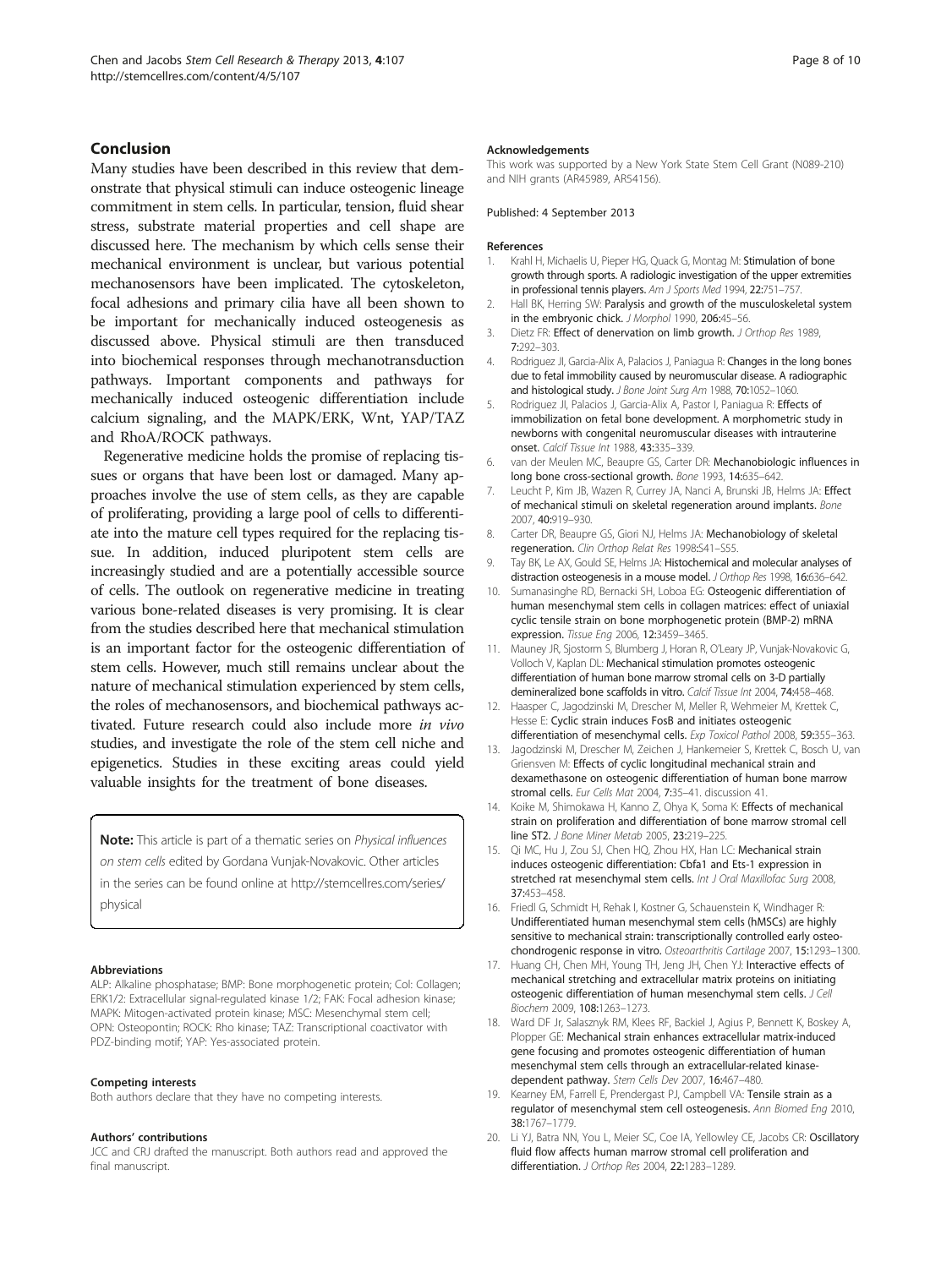- <span id="page-8-0"></span>21. Arnsdorf EJ, Tummala P, Castillo AB, Zhang F, Jacobs CR: The epigenetic mechanism of mechanically induced osteogenic differentiation. J Biomech 2010, 43:2881–2886.
- 22. Li Y, Chu JS, Kurpinski K, Li X, Bautista DM, Yang L, Sung KL, Li S; Biophysical regulation of histone acetylation in mesenchymal stem cells. Biophys J 2011, 100:1902–1909.
- 23. Scaglione S, Wendt D, Miggino S, Papadimitropoulos A, Fato M, Quarto R, Martin I: Effects of fluid flow and calcium phosphate coating on human bone marrow stromal cells cultured in a defined 2D model system. J Biomed Mater Res A 2008, 86:411–419.
- 24. Kavlock KD, Goldstein AS: Effect of pulse frequency on the osteogenic differentiation of mesenchymal stem cells in a pulsatile perfusion bioreactor. J Biomech Eng 2011, 133:091005.
- 25. Liu J, Zhao Z, Li J, Zou L, Shuler C, Zou Y, Huang X, Li M, Wang J: Hydrostatic pressures promote initial osteodifferentiation with ERK1/2 not p38 MAPK signaling involved. J Cell Biochem 2009, 107:224–232.
- 26. Jagodzinski M, Breitbart A, Wehmeier M, Hesse E, Haasper C, Krettek C, Zeichen J, Hankemeier S: Influence of perfusion and cyclic compression on proliferation and differentiation of bone marrow stromal cells in 3 dimensional culture. J Biomech 2008, 41:1885–1891.
- 27. Rubin J, Rubin C, Jacobs CR: Molecular pathways mediating mechanical signaling in bone. Gene 2006, 367:1–16.
- 28. Liedert A, Claes L, Ignatius A: Signal transduction pathways involved in mechanotransduction in osteoblastic and mesenchymal stem cells. In Mechanosensitive Ion Channels. Edited by Kamkin A, Kiseleva I. Springer; 2008:253–265.
- 29. Castillo AB, Jacobs CR: Skeletal mechanobiology. In Mechanobiology Handbook. Edited by Nagatomi J. Boca Raton, FL: CRC Press; 2010:179–206.
- 30. Klein-Nulend J, Bacabac RG, Bakker AD: Mechanical loading and how it affects bone cells: the role of the osteocyte cytoskeleton in maintaining our skeleton. Eur Cells Mater 2012, 24:278–291.
- 31. Robling AG: The interaction of biological factors with mechanical signals in bone adaptation: recent developments. Curr Osteoporos Rep 2012, 10:126-131.
- 32. Papachroni KK, Karatzas DN, Papavassiliou KA, Basdra EK, Papavassiliou AG: Mechanotransduction in osteoblast regulation and bone disease. Trends Mol Med 2009, 15:208–216.
- 33. Robling AG, Turner CH: Mechanical signaling for bone modeling and remodeling. Crit Rev Eukaryot Gene Expr 2009, 19:319–338.
- 34. Gurkan UA, Akkus O: The mechanical environment of bone marrow: a review. Ann Biomed Eng 2008, 36:1978–1991.
- 35. Zhang P, Wu Y, Jiang Z, Jiang L, Fang B: Osteogenic response of mesenchymal stem cells to continuous mechanical strain is dependent on ERK1/2-Runx2 signaling. Int J Mol Med 2012, 29:1083–1089.
- 36. Pelaez D, Arita N, Cheung HS: Extracellular signal-regulated kinase (ERK) dictates osteogenic and/or chondrogenic lineage commitment of mesenchymal stem cells under dynamic compression. Biochem Biophys Res Commun 2012, 417:1286–1291.
- 37. Haudenschild AK, Hsieh AH, Kapila S, Lotz JC: Pressure and distortion regulate human mesenchymal stem cell gene expression. Ann Biomed Eng 2009, 37:492–502.
- 38. Evans ND, Minelli C, Gentleman E, LaPointe V, Patankar SN, Kallivretaki M, Chen X, Roberts CJ, Stevens MM: Substrate stiffness affects early differentiation events in embryonic stem cells. Eur Cells Mater 2009, 18:1–13. discussion 13–14.
- 39. Engler AJ, Sen S, Sweeney HL, Discher DE: Matrix elasticity directs stem cell lineage specification. Cell 2006, 126:677–689.
- 40. Pelham RJ Jr, Wang Y: Cell locomotion and focal adhesions are regulated by substrate flexibility. Proc Natl Acad Sci U S A 1997, 94:13661-13665.
- 41. Engler A, Bacakova L, Newman C, Hategan A, Griffin M, Discher D: Substrate compliance versus ligand density in cell on gel responses. Biophys J 2004, 86:617–628.
- 42. McBeath R, Pirone DM, Nelson CM, Bhadriraju K, Chen CS: Cell shape, cytoskeletal tension, and RhoA regulate stem cell lineage commitment. Dev Cell 2004, 6:483–495.
- 43. Ruiz SA, Chen CS: Emergence of patterned stem cell differentiation within multicellular structures. Stem Cells 2008, 26:2921–2927.
- 44. Keila S, Pitaru S, Grosskopf A, Weinreb M: Bone marrow from mechanically unloaded rat bones expresses reduced osteogenic capacity in vitro. J Bone Miner Res 1994, 9:321–327.
- 45. Zhang R, Supowit SC, Klein GL, Lu Z, Christensen MD, Lozano R, Simmons DJ: Rat tail suspension reduces messenger RNA level for growth factors and osteopontin and decreases the osteoblastic differentiation of bone marrow stromal cells. J Bone Miner Res 1995, 10:415-423.
- 46. Ahdjoudj S, Lasmoles F, Holy X, Zerath E, Marie PJ: Transforming growth factor beta2 inhibits adipocyte differentiation induced by skeletal unloading in rat bone marrow stroma. J Bone Miner Res 2002, 17:668-677.
- 47. Ozcivici E, Luu YK, Rubin CT, Judex S: Low-level vibrations retain bone marrow's osteogenic potential and augment recovery of trabecular bone during reambulation. PLoS One 2010, 5:e11178.
- 48. Delaine-Smith RM, Reilly GC: The effects of mechanical loading on mesenchymal stem cell differentiation and matrix production. Vitam Horm 2011, 87:417–480.
- 49. Pavalko FM, Norvell SM, Burr DB, Turner CH, Duncan RL, Bidwell JP: A model for mechanotransduction in bone cells: the load-bearing mechanosomes. J Cell Biochem 2003, 88:104–112.
- 50. Arnsdorf EJ, Tummala P, Kwon RY, Jacobs CR: Mechanically induced osteogenic differentiation - the role of RhoA, ROCKII and cytoskeletal dynamics. J Cell Sci 2009, 122:546–553.
- 51. Sun Y, Villa-Diaz LG, Lam RH, Chen W, Krebsbach PH, Fu J: Mechanics regulates fate decisions of human embryonic stem cells. PLoS One 2012, 7:e37178.
- Parekh SH, Chatterjee K, Lin-Gibson S, Moore NM, Cicerone MT, Young MF, Simon CG Jr: Modulus-driven differentiation of marrow stromal cells in 3D scaffolds that is independent of myosin-based cytoskeletal tension. Biomaterials 2011, 32:2256–2264.
- 53. Balaban NQ, Schwarz US, Riveline D, Goichberg P, Tzur G, Sabanay I, Mahalu D, Safran S, Bershadsky A, Addadi L, Geiger B: Force and focal adhesion assembly: a close relationship studied using elastic micropatterned substrates. Nat Cell Biol 2001, 3:466-472.
- 54. Liu L, Zong C, Li B, Shen D, Tang Z, Chen J, Zheng Q, Tong X, Gao C, Wang J: The interaction between beta1 integrins and ERK1/2 in osteogenic differentiation of human mesenchymal stem cells under fluid shear stress modelled by a perfusion system. J Tissue Eng Regen Med 2012 [Epub ahead of print].
- 55. Ward DF Jr, Williams WA, Schapiro NE, Weber GL, Christy SR, Salt M, Klees RF, Boskey A, Plopper GE: Focal adhesion kinase signaling controls cyclic tensile strain enhanced collagen I-induced osteogenic differentiation of human mesenchymal stem cells. Mol Cell Biomech 2007, 4:177–188.
- Cukierman E, Pankov R, Stevens DR, Yamada KM: Taking cell-matrix adhesions to the third dimension. Science 2001, 294:1708–1712.
- 57. Leucht P, Kim JB, Currey JA, Brunski J, Helms JA: FAK-Mediated mechanotransduction in skeletal regeneration. PLoS One 2007, 2:e390.
- 58. Davenport JR, Yoder BK: An incredible decade for the primary cilium: a look at a once-forgotten organelle. Am J Physiol Renal Physiol 2005, 289:F1159–F1169.
- 59. Kottgen M, Buchholz B, Garcia-Gonzalez MA, Kotsis F, Fu X, Doerken M, Boehlke C, Steffl D, Tauber R, Wegierski T, Nitschke R, Suzuki M, Kramer-Zucker A, Germino GG, Watnick T, Prenen J, Nilius B, Kuehn EW, Walz G: TRPP2 and TRPV4 form a polymodal sensory channel complex. J Cell Biol 2008, 182:437–447.
- 60. Kwon RY, Temiyasathit S, Tummala P, Quah CC, Jacobs CR: Primary ciliumdependent mechanosensing is mediated by adenylyl cyclase 6 and cyclic AMP in bone cells. FASEB J 2010, 24:2859–2868.
- 61. Serra R: Role of intraflagellar transport and primary cilia in skeletal development. Anat Rec (Hoboken) 2008, 291:1049–1061.
- 62. Haycraft CJ, Zhang Q, Song B, Jackson WS, Detloff PJ, Serra R, Yoder BK: Intraflagellar transport is essential for endochondral bone formation. Development 2007, 134:307–316.
- 63. Malone AM, Anderson CT, Tummala P, Kwon RY, Johnston TR, Stearns T, Jacobs CR: Primary cilia mediate mechanosensing in bone cells by a calciumindependent mechanism. Proc Natl Acad Sci U S A 2007, 104:13325–13330.
- 64. Hoey DA, Kelly DJ, Jacobs CR: A role for the primary cilium in paracrine signaling between mechanically stimulated osteocytes and mesenchymal stem cells. Biochem Biophys Res Commun 2011, 412:182–187.
- 65. Hoey DA, Tormey S, Ramcharan S, O'Brien FJ, Jacobs CR: Primary cilia-mediated mechanotransduction in human mesenchymal stem cells. Stem cells 2012, 30:2561–2570.
- 66. Campbell JJ, Bader DL, Lee DA: Mechanical loading modulates intracellular calcium signaling in human mesenchymal stem cells. J Appl Biomater Biomech 2008, 6:9–15.
- 67. Rodda SJ, McMahon AP: Distinct roles for Hedgehog and canonical Wnt signaling in specification, differentiation and maintenance of osteoblast progenitors. Development 2006, 133:3231–3244.
- 68. Kim JB, Leucht P, Lam K, Luppen C, Ten Berge D, Nusse R, Helms JA: Bone regeneration is regulated by wnt signaling. J Bone Miner Res 2007, 22:1913–1923.